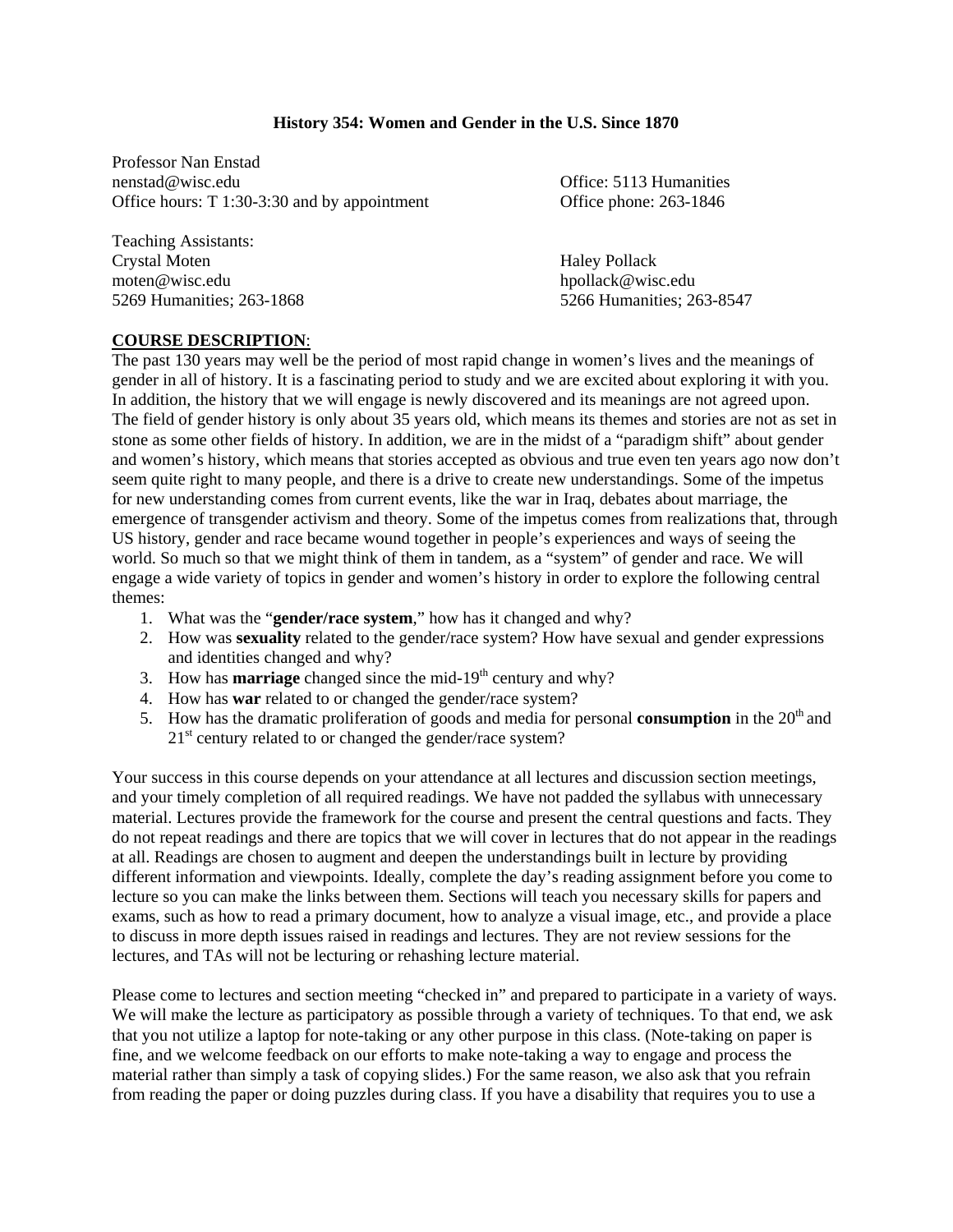computer for note-taking, please see Nan personally to seek an exception to this rule. **REQUIRED TEXTS**:

(books available at Room Of One's Own Bookstore, 307 W. Johnson St)

1. Elizabeth Alice Clement, *Love for Sale: Courting, Treating, and Prostitution in New York City* 

- 2. Ji-Yeon Yuh, *Beyond the Shadow of Camptown: Korean Military Brides in America*
- 3. Mary Crow Dog, *Lakota Woman*
- 4. Lillian Faderman, *Naked in the Promised Land*
- 5. *PACKET*: Available at Student Print (Memorial Union) or via library website. To access the library website, log in to My UW and go to the 'Academics' page and find our course listed. There will be a link to the library course reserve there.
- 6. *WEBSITE*: *Women and Social Movements in the United States* (available via UW library).

This website contains numerous sets of primary documents in gender and women's history. We will utilize ONE of these document sets intensively; one additional set we will utilize for one key document. You are just as responsible for this material as you would be for material in a book. Please plan to print particularly significant documents for use in class, section, and papers. The titles of these sets are:

1892 "How Did Black and White Southern Women Campaign to End Lynching, 1890-1942?"

1925 "How Did White Women Reformers with the Southern Ute Respond to Gendered Assimilationist Indian Policies?"

In order to access this restricted website, click on the following link (link also appears on My UW on your 'Academics' page):

http://www.alexanderstreet6.com.ezproxy.library.wisc.edu/wasm/wasm.index.html . You will be asked to give your UW net ID and password, and then you will come to the Homepage. Click on "Documents Projects" [under 'Browse']. Each of the document projects are listed here according to date. Scroll down to the date related to the project title you are looking for. "View Document Project" takes you to the author's introduction; "View all Documents..." gives you a table of contents of documents.

### **COURSE REQUIREMENTS**:

1. Participation (20%):

Participation is based on quality and quantity of your contributions to section discussions. We expect you to contribute to the group endeavor in section and lecture. Your participation grade also includes completion of required, short, and ungraded assignments due in section or on learn@uw.

2. Two Papers Based on Primary Sources (20% each):

A primary source is any source into a historical time or issue that was produced at that time and gives you first-hand evidence into your inquiry. The first of these papers will be a critical interpretation of primary documents from the anti-lynching movement. The second of these papers will be a critical analysis of one or both of the memoirs read for the course. Each paper is 3-4 pages typed (plus citations). Each paper will ask you to shape your own inquiry within parameters or topics provided, and formulate an argument and thesis based on the primary sources in relation to other readings and class lectures.

### 3. In-class Midterm (20%):

The midterm will consist of IDs, short answers, and an analysis of a visual source. You will receive a study sheet in advance of the midterm. The midterm covers everything to date except anti-lynching material.

4. Take-home Final (20%):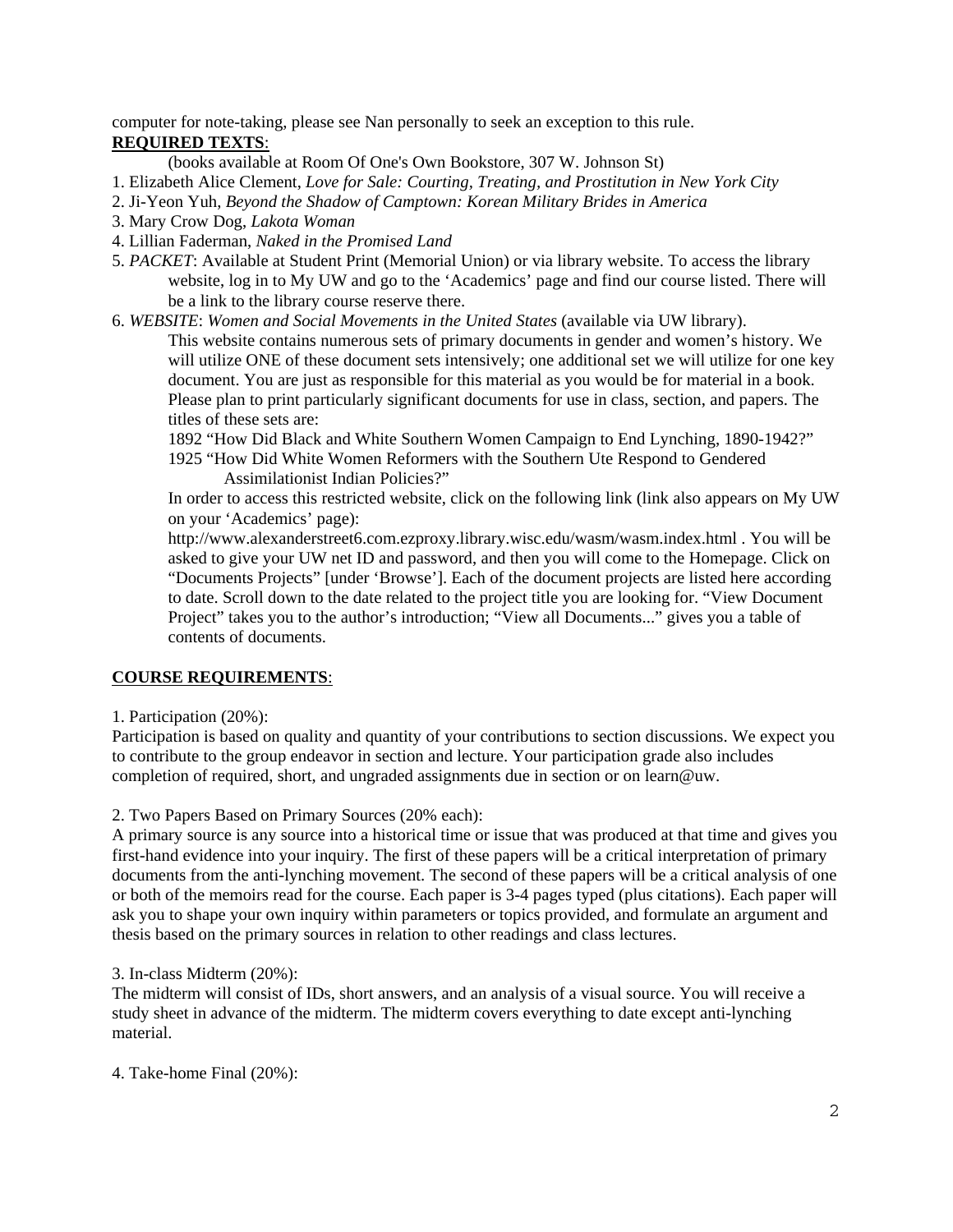The final will consist of IDs and short essays. The final will be comprehensive in scope, but will emphasize material not covered by papers or midterm.

# **COURSE SCHEDULE**:

#### UNIT ONE

### ANTI-LYNCHING MOVEMENTS 1880-1923: THE VICTORIAN GENDER/RACE SYSTEM AND EFFORTS TO OPPOSE IT

Week 1

1/23 Introduction. No Reading Assignment

Week 2

1/28 The Rape Myth, Miscegenation, and the Victorian Gender/Race System *Reading*: WEBSITE: "1892-How Did Black and White Southern Women Campaign to End Lynching, 1890-1942?" "Introduction," Documents 5A (Thomas Nelson Page) and 5B (Mary Church Terrell).

[note: see list of required texts for directions on how to access this website.]

#### 1/30 Black Women Organize Against Lynching

*Reading:* WEBSITE: "How Did Black and White Southern Women Campaign to End Lynching, 1890-1942?" Documents 2, 3 and 4 (Francis E.W. Harper, and Ida B. Wells).

#### Week 3

2/4 The Fruits of Interracial Cooperation in Anti-Lynching Activism

*Reading:* PACKET: Martha S. Jones, "Make Us a Power: Churchwomen's Politics and the Campaign for Women's Rights;" WEBSITE: "How Did Black and White Southern Women Campaign to End Lynching, 1890-1942?" Documents 1, 6 and 7 (Abel Meeropol, Charlotte Hawkins Brown).

2/6 Why Was the Association of Southern Women for the Prevention of Lynching a Whites-Only Group? WEBSITE: "How Did Black and White Southern Women Campaign to End Lynching, 1890- 1942?" Documents 16, 17, 18, 20, 21 (ASWPL).

### UNIT TWO

## PARADOXES OF EMPOWERMENT 1890-1940: THE VICTORIAN GENDER/RACE SYSTEM DECLINES BUT A NEW ONE EMERGES

Week 4

2/11 Marriage: Property, Sex and Race in the Nineteenth Century

*Reading:* PACKET: Pascoe, "Ophelia Paquet, a Tillamook Indian Wife: Miscegenation Laws and the Privileges of Property;" Nancy F. Cott, "Giving Character to Our Whole Civil Polity: Marriage and the Public Order in the Late Nineteenth Century"

2/13 Courtship, Obscenity and Birth Control 1890s to 1930s *Reading: Love for Sale,* pp. 45-75

#### Week 5

2/18 Prudes, Dudes, and Blues Queens: The Emergence of Visible Queer Cultures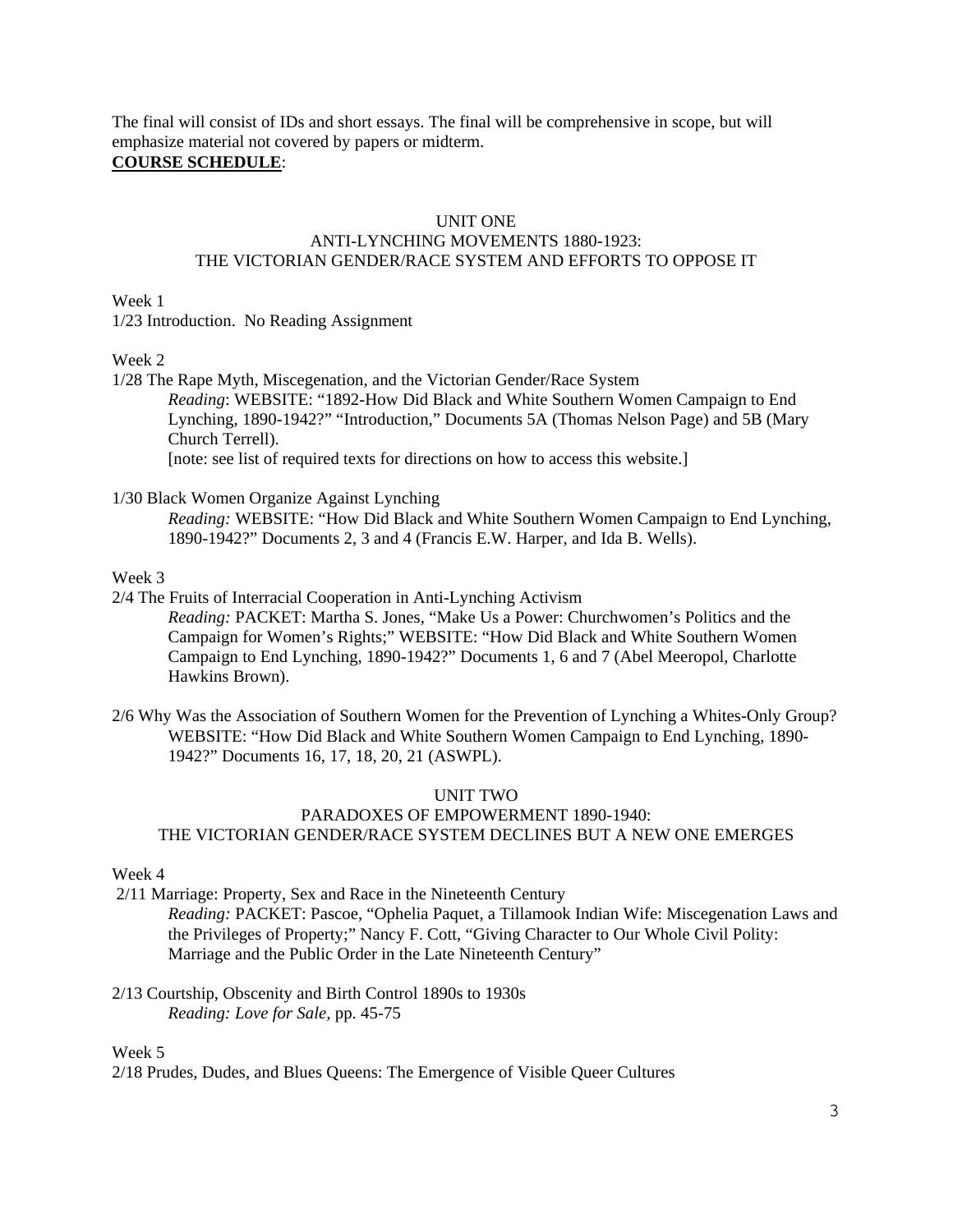#### *No New Reading* **PAPER #1 DUE AT THE BEGINNING OF LECTURE**

2/20 Exclusion and Reform: the Clash in Gender/Race Systems

*Reading:* PACKET: Erika Lee, "Exclusion Acts: Chinese Women During the Chinese Exclusion Era, 1882-1943;" WEBSITE: 1925 "How Did White Women Reformers with the Southern Ute Respond to Gendered Assimilationist Indian Policies?" read: "Abstract" and Document 5 (Thomas J. Morgan)

Week 6

2/25 Suffrage and Labor Movements: Public Space, Consumerism and Citizens *Reading: Love for Sale* pp. 76-113; PACKET: Nancy Hewitt, "Luisa Capetillo: Feminist of the Working Class"

2/27 World War I: Soldiers, Citizens, and Sex *Reading: Love for Sale* pp. 114-176

Week 7

3/3 Consumerism, Body Ideals, and Welfare in the 1920s and 1930s *Reading: Love for Sale* pp. 177-239; PACKET: Vicki Ruiz, "The Flapper and the Chaperone"

3/5 Why Was Rosie the Riveter Always White and Wearing Lipstick? Race, Gender & WWII Nationalism

*Reading:* PACKET: Timothy Stewart-Winter, "Not a Soldier, Not a Slacker: Conscientious Objectors and Male Citizenship in the United States during the Second War"

Week 8

3/10 Pinups and Other Pleasures: Soldiers in WWII and After *Reading: Beyond the Shadow of Camptown*, pp. 1-41.

## 3/12 **IN-CLASS MIDTERM**

### **SPRING BREAK—NO CLASS MARCH 17 or 19....READ A MEMOIR!**

## UNIT THREE: THE POST WWII ERA: NEW OPPORTUNITIES EMERGE TO OPPOSE GENDER/RACE HIERARCHIES

Week 9

3/24 The Fifties Family Ideal: The New Segregation? *Reading: Beyond the Shadow of Camptown*, pp. 42-125.

3/26 Gender and Model Minorities *Reading: Beyond the Shadow of Camptown* pp. 154-221.

Week 10 3/31 Lesbian Cultures in the 1950s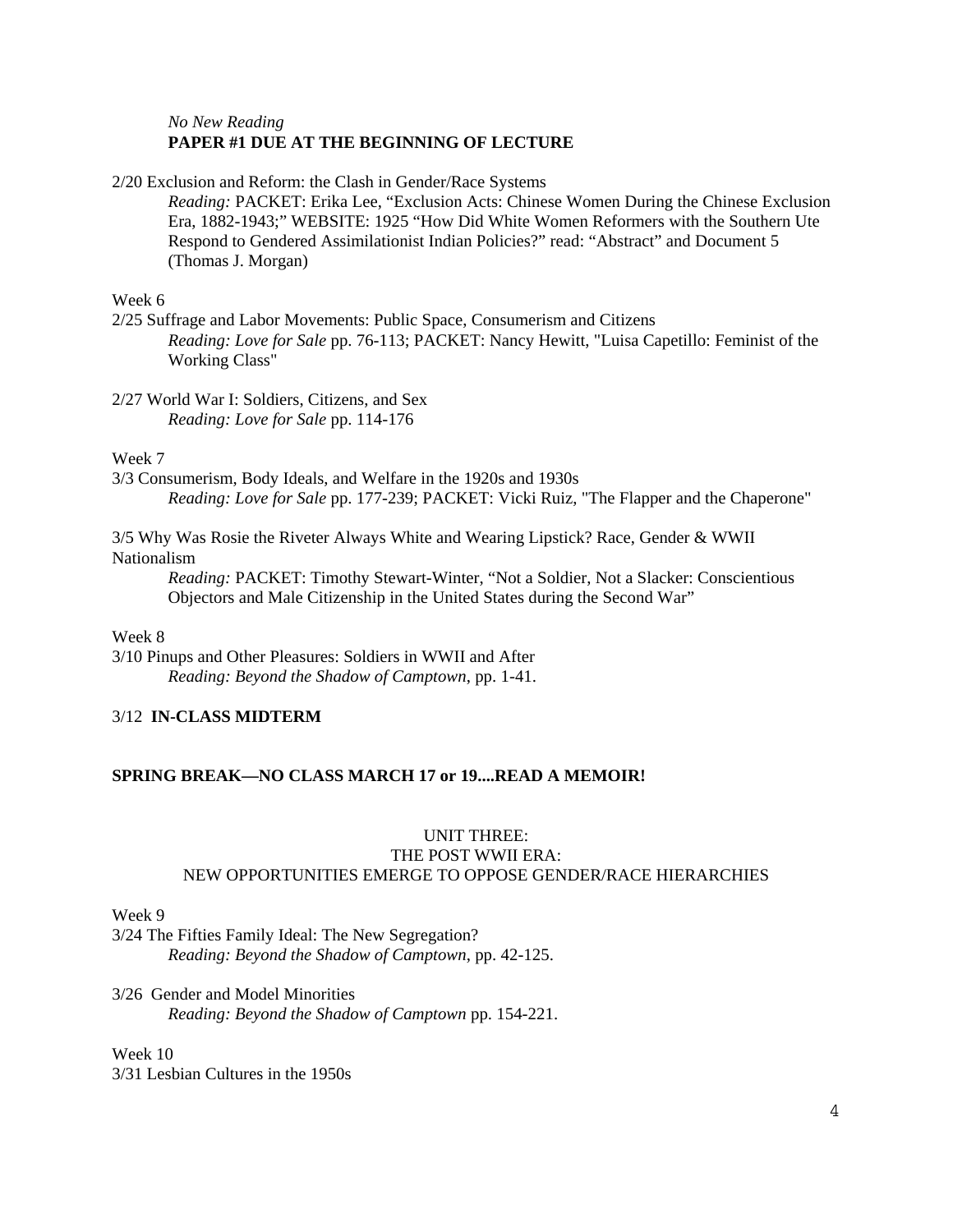*Reading:* PACKET: Madeline Davis and Elizabeth Kennedy, "Oral History and the Study of Sexuality in the Lesbian Community: Buffalo, New York 1940-1960;" Nan Alamilla Boyd, "'A Queer Ladder of Social Mobility: San Francisco's Homophile Movements, 1953-1960"

4/2 From Respectability to R-E-S-P-E-C-T: Women in the Civil Rights Movement *Reading: Naked in the Promised Land* pp. 3-101.

#### Week 11

- 4/7 The Pill and Other Transformations in Marriage in the 1960s. *Reading:* PACKET: Renee C. Romano, "The Rights Revolution and Interracial Marriage;" *Naked in the Promised Land* pp. 105-223.
- 4/9 Multiple Harbingers of the Post-WWII Feminist Movement *Reading: Naked in the Promised Land* pp. 227-356; *Lakota Woman* pp. 3-91.

#### Week 12

- 4/14 Lakota Woman: Gender and The American Indian Movement *Reading: Lakota Woman* pp. 92-263.
- 4/16 Tributaries and Tribulations: Reconceptualizing Feminist Movements *Reading:* PACKET: Felicia Kornbluh, "A Human Right to Welfare?"; Alicia Chávez, "Dolores Huerta and the United Farm Workers"

#### UNIT FOUR: THE NEW GENDER/RACE SYSTEM

Week 13

4/21 Queer Liberations and the Emergence of the Marriage Debate *No New Reading* 

## **PAPER #2 DUE AT THE BEGINNING OF LECTURE**

4/23 Gender and Immigration Since 1965

*Reading:* PACKET: Sucheng Chan, "Scarred, yet Undefeated: Hmong and Cambodian Women and Girls in the United States"

#### Week 14

- 4/28 Gendering Globalization: Women in the Professions in the US *Reading:* PACKET: Cynthia Enloe, "Tracking the Militarized Global Sneaker;" Rhacel Salazar Parreñas, "Asian Immigrant Women and Global Restructuring, 1970s-1990s"
- 4/30 The Role of Gender in the Wars in Afghanistan and Iraq

*Reading:* PACKET: Lila Abu-Lughod, "Do Muslim Women Really Need Saving?"; Christopher Dickey and Gretel C. Kovach, "Revered—and yet Repressed"

#### Week 15

5/5 Gender in the "War on Terror"

*Reading:* PACKET: Wendy Kozol and Rebecca DeCola, "Remapping the Visual War on Terrorism: 'U.S. Internationalism' and Transnational Citizenship,"

5/7 Conclusion. No New Reading.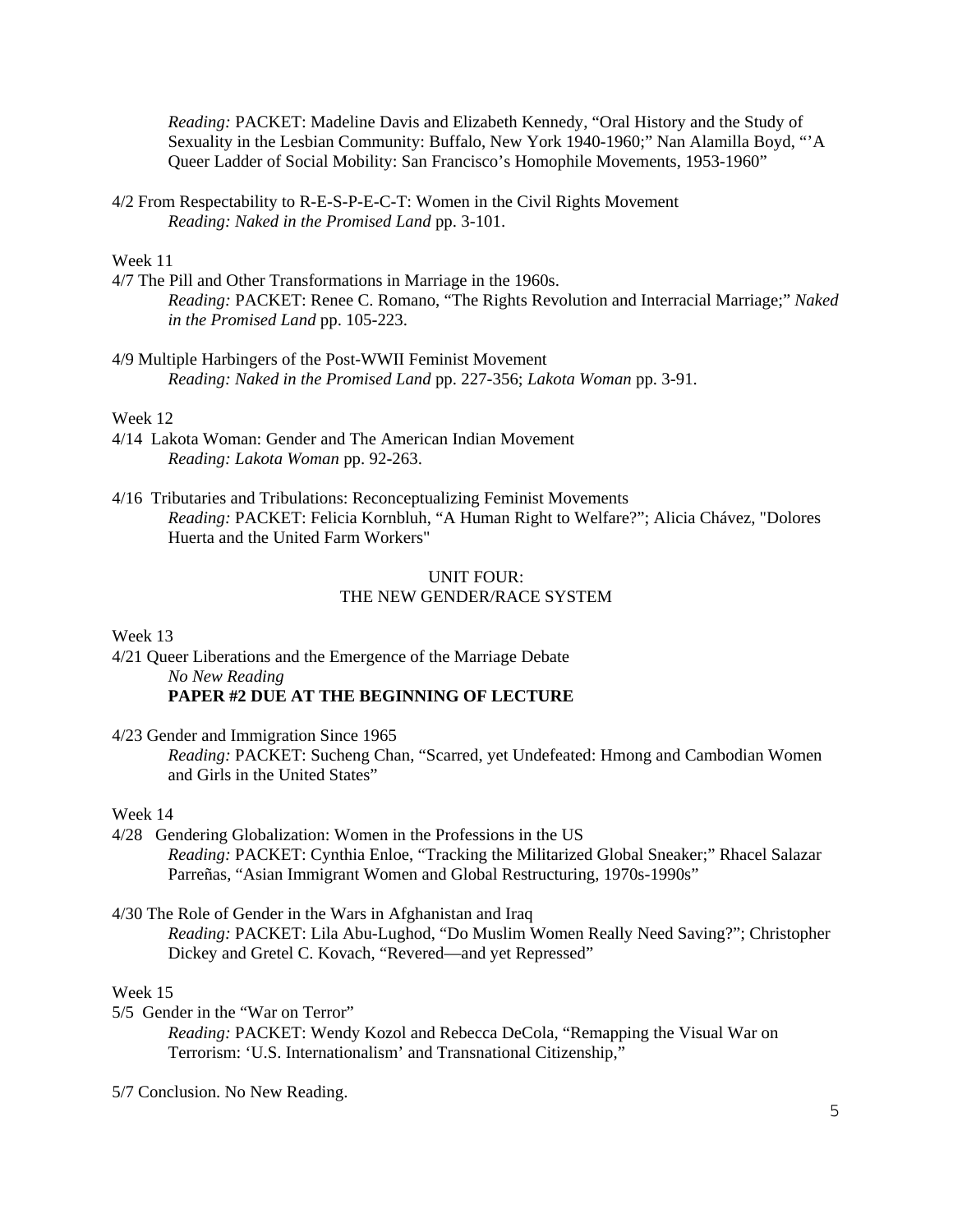**FINAL EXAM: FRIDAY 5/16 BY 2:45 PM IN YOUR TA's BOX.**